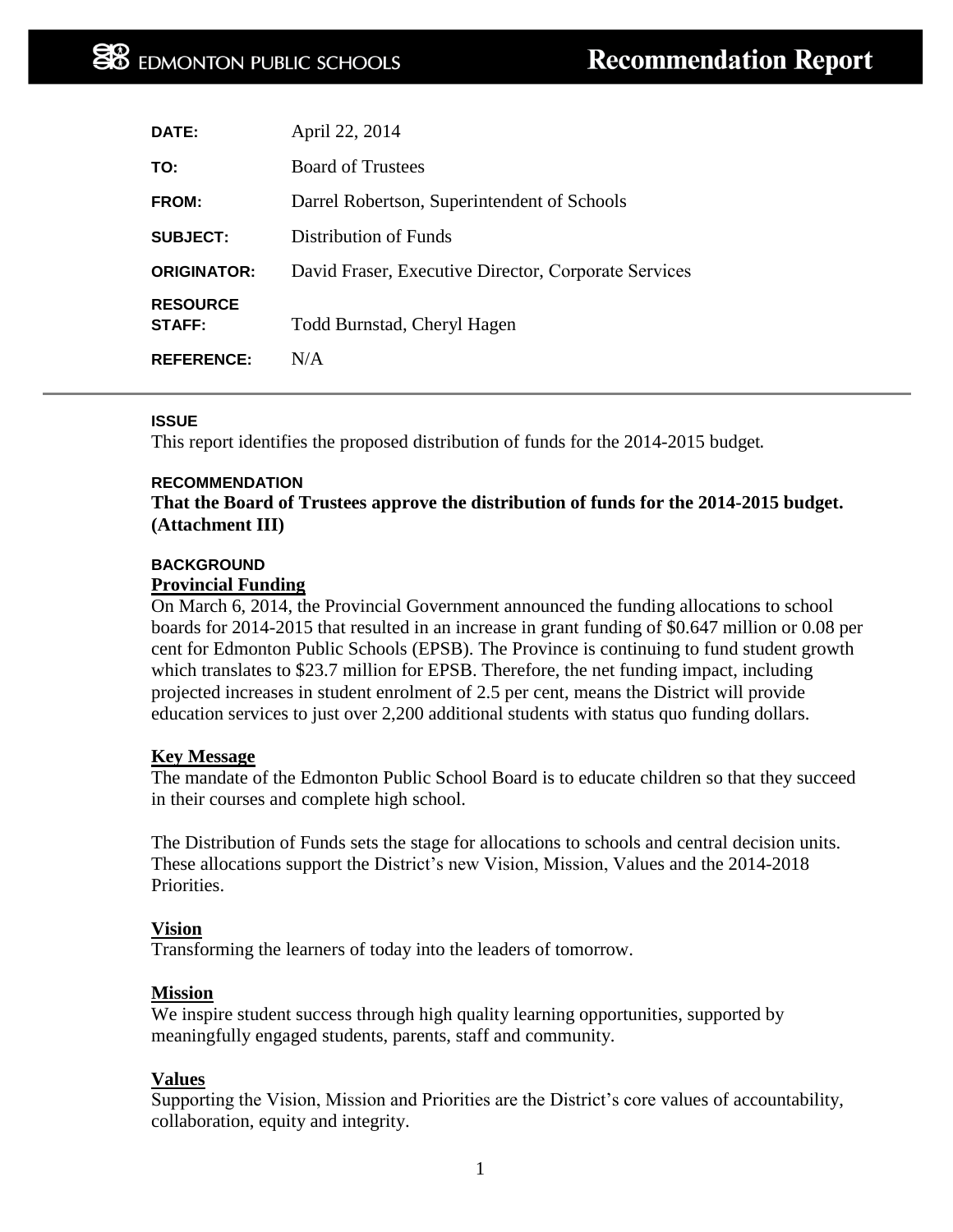# **District Priorities 2014-2018**

- 1. Foster growth and success for every student by supporting their journey from early learning through high school completion and beyond.
- 2. Provide welcoming, high quality learning and working environments.
- 3. Enhance public education through communication, engagement and partnerships.

## **RELATED FACTS**

Highlights of the Provincial Budget that impact EPSB include:

- Grant rate increases of 2 per cent for class size and the inclusive education per student grant amounts.
- A new funding model implemented for Regional Collaborative Service Delivery (RCSD), consolidates funding previously received for student health services, children and youth with complex needs and regional educational consulting services.
- Infrastructure Maintenance and Renewal (IMR) funding the calculation has been updated to replace full-time equivalent (FTE) weighted enrolment with FTE funded enrolment. In addition, the total amount of IMR funding for EPSB has increased by \$3.34 million.
- The reduction in school boards administration spending has been further reduced by an additional 3.1 per cent.
- For the Metro Urban Transportation Grant, the funding calculation has been changed by the Province resulting in an estimated reduction of \$1 million prior to factoring in enrolment growth.

## **OPTIONS**

N/A

## **CONSIDERATIONS & ANALYSIS Budget Highlights**

- The proposed distribution of funds (Attachment III) will allow maximum flexibility to schools as well as maintain essential central services required for district operations.
- Increased allocations for schools are mainly attributed to the projected enrolment growth of 2.5 per cent.
- New for 2014-2015, allocation line items have been established for an Equity Fund, an Enhanced Support for Schools, and a new Enhanced Support for District Plan/Project Fund allocation (additional details of these allocations have been provided on Attachment III and IV).
- Funds have also been set aside to upgrade security at elementary schools.
- With the creation of the District Calendar Pilot Project, and the increase in professional development days, funds have been allocated to support staff development for teaching and learning initiatives.
- The proposed distribution of funds includes a change to the First Nations, Metis and Inuit (FNMI) allocation whereby part of this allocation previously directed towards covering the costs associated with the amiskwaciy Academy base rent (estimated at \$1,125,652 for 2014- 2015) will now be directed towards the hiring of four specialized, certificated FNMI consultants (internal secondments) at an estimated cost of \$450,000, and the balance of \$675,652 will be returned to the total amount of FNMI funds available to be allocated directly to schools based on the number of self-identified FNMI students (additional details of this allocation has been provided on Attachment III). Therefore, starting in 2014-2015 the amiskwaciy Academy base rent will be funded from base instructional dollars. The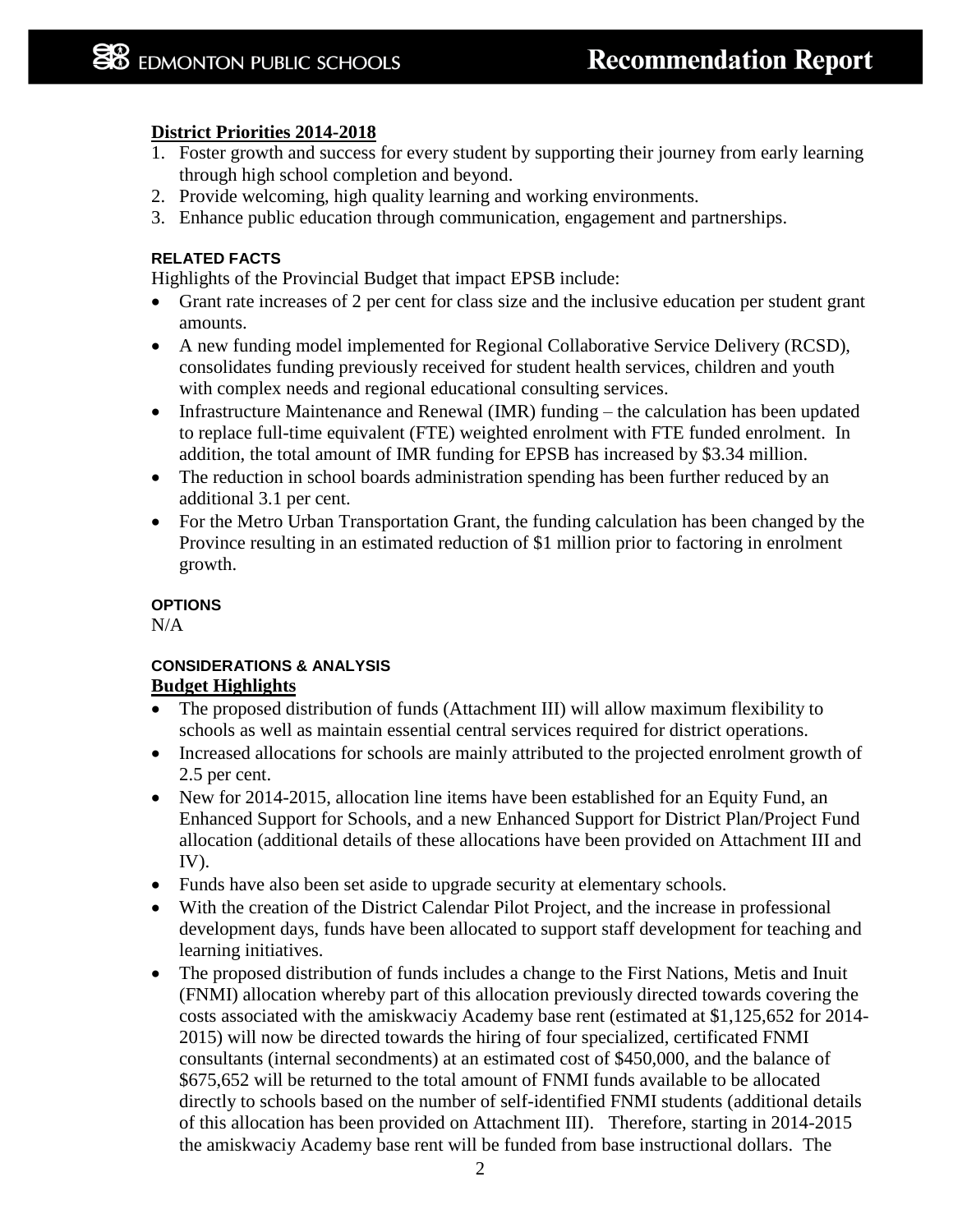payment will come out of additional funds provided by the Government for enrolment growth, small class size and inclusion funding. None of the student allocation rates will be reduced as a result.

# **Budget Assumptions**

- Student enrolment assumptions are based on a total of 88,755 students, an increase of 2,201 or 2.5 per cent over the September 30, 2013 enrolment count.
- School per student allocation amounts for all levels have been maintained at the same rates as in 2013-2014.
- There are no staff unit cost increases for 2014-2015.
- Although the negotiations have not yet begun, no increase in salaries or benefits have been factored into the budget for maintenance and custodial staff.
- Student Transportation funding has been directed to support the delivery of transportation services within the District.
- Plant Operations and Maintenance (PO&M) funding rates have remained unchanged, with the increase being attributed to enrolment growth.
- IMR funding has been returned to previous levels and will provide additional funding for school facility maintenance and renewal projects.
- The amiskwaciy Academy base rent will be funded from base instructional funding commencing in the 2014-2015 school year.
- The spring proposed budget does not include any use of surplus funds for spending within schools and decision units. The goal is to provide access to surplus funds after the 2013- 2014 year end, in conjunction with the fall revised budget.

From a principal or central decision unit administrator point of view, the 2014-2015 budget is status quo. The per student allocation amounts and staff unit costs will remain at the same levels as in 2013-2014. The only variable will be related to changes caused by enrolment.

From the District's point of view, the additional funds received from changes in provincial funding (as described above) will be used to enhance support for schools and will support initiatives linked to the new district plan. These will be reflected in the form of new allocations as well as changes to existing allocations.

# **NEXT STEPS**

Budget Services will incorporate the approved recommendations into the allocations being sent out to schools and decision units for completion of the 2014-2015 budget. The Board of Trustees will receive the proposed budget for analysis before budget approval at the June 24, 2014 public board meeting.

# **ATTACHMENTS & APPENDICES**

ATTACHMENT I 2014-2015 Spring Proposed Revenue Budget ATTACHMENT II Student Enrolment 2014-15 to 2013-14 Year to Year Comparison ATTACHMENT III Distribution of Funds ATTACHMENT IV Other Allocations

TB: ja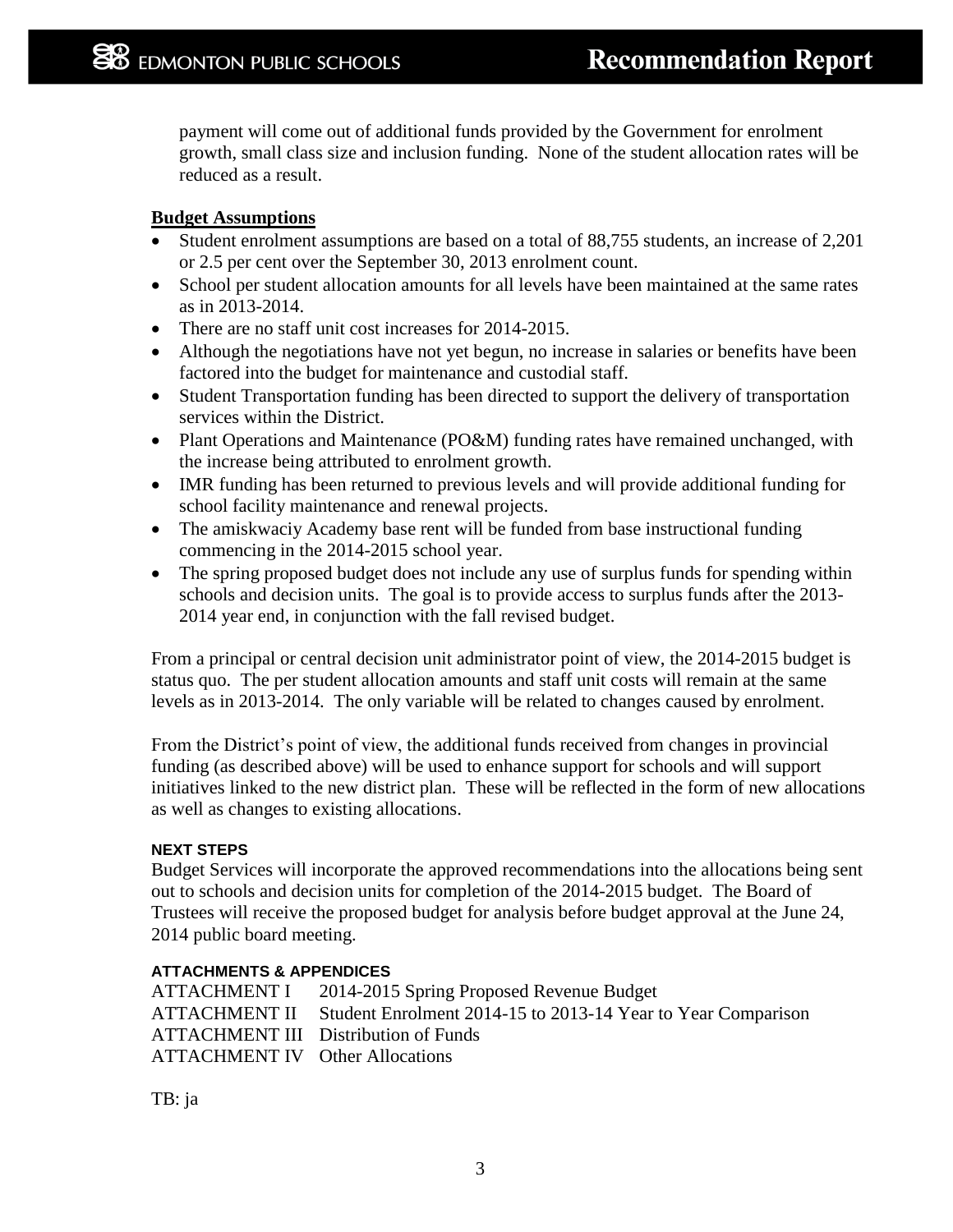### **Edmonton Public Schools 2014‐2015 Spring Proposed Revenue Budget**

|                                                      | 2014-2015        | 2013-2014         |             |             |                |
|------------------------------------------------------|------------------|-------------------|-------------|-------------|----------------|
|                                                      | Proposed         | <b>Revised</b>    | Variance    | Variance    |                |
|                                                      | <b>Budget</b>    | <b>Budget</b>     | \$          | %           | <b>Notes</b>   |
| <b>BASE INSTRUCTION FUNDING</b>                      |                  |                   |             |             |                |
| Early Childhood Services (ECS) Base Instruction      | \$<br>25,613,500 | \$.<br>25,613,500 | \$          |             |                |
| Base Instruction (Grades 1 to 9)                     | 377,873,400      | 363,653,400       | 14,220,000  | 3.9%        |                |
| Base Instruction (Grades 10 to 12)                   | 124,331,600      | 124,491,600       | (160,000)   | (0.1%)      |                |
| Base Instruction Special Ed Block (Grades 10 to 12)  | 17,034,100       | 16,870,100        | 164,000     | 1.0%        |                |
| Base Instruction Metro (Grades 10 to 12)             | 768,700          | 768,700           |             |             |                |
| Base Instruction Metro Summer (Grades 10 to 12)      | 5,272,900        | 5,272,900         |             |             |                |
| <b>Outreach Site Funding</b>                         | 377,800          | 377,800           |             |             |                |
| <b>ECS Base Instruction Class Size</b>               | 5,823,400        | 5,709,200         | 114,200     | 2.0%        |                |
| Base Instruction Class Size (Grades 1 to 3)          | 31,133,900       | 28,725,400        | 2,408,500   | 8.4%        |                |
| Base Instruction Tier 2 Class size (Grades 10 to 12) | 179,800          | 176,600           | 3,200       | 1.8%        |                |
| Base Instruction Tier 3 Class size (Grades 10 to 12) | 1,931,800        | 1,896,500         | 35,300      | 1.9%        |                |
| Base Instruction Tier 4 (Work Exp. & Sp. Proj)       | 1,991,200        | 1,993,800         | (2,600)     | (0.1%)      |                |
| Home Education                                       | 702,500          | 653,200           | 49,300      | 7.5%        |                |
| <b>SUBTOTAL BASE INSTRUCTION FUNDING</b>             | 593,034,600      | 576,202,700       | 16,831,900  | 2.9%        | 1              |
| DIFFERENTIAL COST FUNDING                            |                  |                   |             |             |                |
| ECS Program Unit Funding (PUF)                       | 31,106,300       | 31,106,300        |             |             | 2              |
| <b>Inclusive Education</b>                           | 58,308,900       | 56,749,200        | 1,559,700   | 2.7%        | 3              |
| English as a Second Language (ESL)                   | 19,024,000       | 14,330,400        | 4,693,600   | 32.8%       | 4              |
| First Nations, Metis and Inuit Education (FNMI)      | 8,866,400        | 8,628,400         | 238,000     | 2.8%        |                |
| Socio Economic Status                                | 10,009,300       | 9,855,300         | 154,000     | 1.6%        |                |
| Plant Operations and Maintenance (PO&M)              | 62,810,900       | 61,971,100        | 839,800     | 1.4%        |                |
| Metro Urban Transportation                           | 21,505,500       | 22,209,600        | (704, 100)  | (3.2%)      | 5              |
| <b>ECS Special Transportation</b>                    | 2,273,000        | 2,273,000         |             |             | $\overline{2}$ |
| <b>Equity of Opportunity</b>                         | 8,379,900        | 8,251,000         | 128,900     | 1.6%        |                |
| <b>Federal French Funding</b>                        | 500,000          | 500,000           |             |             |                |
| Narrowing Teachers' Salary Gap                       | 245,000          |                   | 245,000     |             |                |
| SUBTOTAL DIFFERENTIAL COST FUNDING                   | 223,029,200      | 215,874,300       | 7,154,900   | 3.3%        |                |
| PROVINCIAL PRIORITY TARGETED FUNDING                 |                  |                   |             |             |                |
| <b>High Speed Networking</b>                         | 2,179,200        | 2,179,200         |             |             |                |
| <b>SUBTOTAL PROVINCIAL PRIORITY FUNDING</b>          | 2,179,200        | 2,179,200         |             | 0.0%        |                |
|                                                      |                  |                   |             |             |                |
| <b>OTHER PROVINCIAL SUPPORT</b>                      |                  |                   |             |             |                |
| <b>Institutional Support</b>                         | 9,624,200        | 9,624,200         |             |             | $\overline{2}$ |
| <b>Regional Education Consulting Services</b>        |                  | 3,212,400         | (3,212,400) | $(100.0\%)$ | 6              |
| Regional Collaborative Service Delivery (RCSD)       | 3,211,700        | 1,850,700         | 1,361,000   | 73.5%       | 6              |
| Reduction in System Admin & School Bd Gov'n          | (3,805,000)      | (3,691,000)       | (114,000)   | 3.1%        |                |
| SUBTOTAL OTHER PROVINCIAL SUPPORT                    | 9,030,900        | 10,996,300        | (1,965,400) | (17.9%)     |                |
|                                                      |                  |                   |             |             |                |
| TOTAL PROVINCIAL OPERATIONAL FUNDING                 | 827,273,900      | 805,252,500       | 22,021,400  | 2.7%        |                |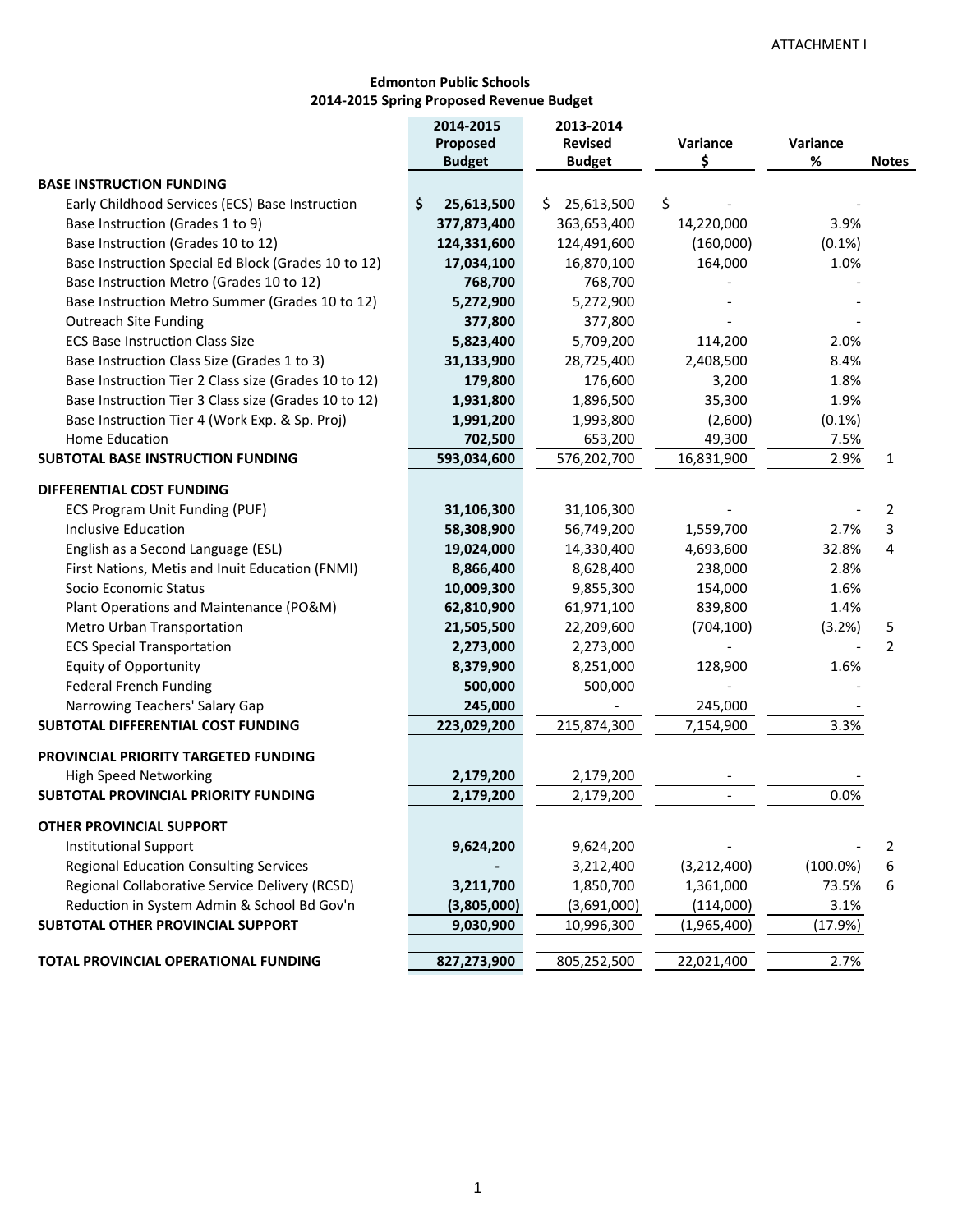## **Edmonton Public Schools 2014‐2015 Spring Proposed Revenue Budget ‐** *continued*

|                                                   | 2014-2015     | 2013-2014      |              |          |                |
|---------------------------------------------------|---------------|----------------|--------------|----------|----------------|
|                                                   | Proposed      | <b>Revised</b> | Variance     | Variance |                |
|                                                   | <b>Budget</b> | <b>Budget</b>  | Ś            | $\%$     | <b>Notes</b>   |
| <b>CAPITAL</b>                                    |               |                |              |          |                |
| Debenture Interest                                | 102,500       | 102,500        |              |          |                |
| Infrastructure Maintenance Renewal (IMR)          | 7,350,500     | 5,677,700      | 1,672,800    | 29.5%    | 7              |
| Amortization of Capital Allocations and           | 31,881,400    | 31,881,400     |              |          | $\overline{2}$ |
| <b>Expended Deferred Capital Revenue</b>          |               |                |              |          |                |
| <b>SUBTOTAL CAPITAL</b>                           | 39,334,400    | 37,661,600     | 1,672,800    | 4.4%     |                |
| <b>OTHER PROVINCIAL REVENUES</b>                  |               |                |              |          |                |
| <b>Tuition Agreements</b>                         | 1,137,100     | 1,137,100      |              |          | 8              |
| Secondments - Provincial                          | 3,789,800     | 3,789,800      |              |          | 8              |
| Alberta Teachers' Retirement Fund (ATRF)          | 53,969,500    | 52,905,900     | 1,063,600    | 2.0%     | 9              |
| SUBTOTAL OTHER PROVINCIAL REVENUES                | 58,896,400    | 57,832,800     | 1,063,600    | 1.8%     |                |
| <b>OTHER PROVINCIAL GRANTS</b>                    | 5,736,000     | 5,736,000      |              |          | 8              |
| <b>TOTAL GOVERNMENT OF ALBERTA</b>                | 931,240,700   | 906,482,900    | 24,757,800   | 2.7%     |                |
| <b>FEDERAL GOVERNMENT AND FIRST NATIONS</b>       | 2,339,200     | 2,339,200      |              |          | 8              |
| <b>OTHER ALBERTA SCHOOL AUTHORITIES</b>           | 563,000       | 1,063,000      | (500,000)    | (47.0%)  | 10             |
| <b>FEES</b>                                       |               |                |              |          |                |
| School Fees - School Generated Funds              | 12,514,400    | 12,514,400     |              |          |                |
| <b>Transportation Fees</b>                        | 9,838,700     | 9,838,700      |              |          |                |
| <b>International Student Fees</b>                 | 4,297,500     | 4,297,500      |              |          |                |
| <b>Metro Continuing Education Fees</b>            | 938,300       | 938,300        |              |          |                |
| <b>Textbook Rental Fees</b>                       | 1,447,700     | 1,447,700      |              |          |                |
| Music Instrument & Other Material Fees            | 239,500       | 239,500        |              |          |                |
| <b>SUBTOTAL FEES</b>                              | 29,276,100    | 29,276,100     |              | 0.0%     | 8              |
| <b>OTHER SALES AND SERVICES</b>                   |               |                |              |          |                |
| Sales and Services - Schools & Central DU's       | 5,065,800     | 5,065,800      |              |          |                |
| Other Sales and Services - School Generated Funds | 5,778,400     | 5,778,400      |              |          |                |
| Secondments - Other Entities                      | 2,212,300     | 2,212,300      |              |          |                |
| Lunch Program Fees                                | 4,077,800     | 4,077,800      |              |          |                |
| <b>Adult Education</b>                            | 1,960,400     | 1,960,400      |              |          |                |
| <b>SUBTOTAL SALES AND SERVICES</b>                | 19,094,700    | 19,094,700     |              | 0.0%     | 8              |
| <b>INVESTMENT INCOME</b>                          |               |                |              |          |                |
| <b>GIFTS AND DONATIONS</b>                        |               |                |              |          |                |
| <b>School Gifts and Donations</b>                 | 6,524,000     | 6,524,000      |              |          | 8              |
| <b>EPSB Foundation Support</b>                    | 490,000       | 406,100        | 83,900       | 20.7%    | 11             |
| <b>SUBTOTAL GIFTS AND DONATIONS</b>               | 7,014,000     | 6,930,100      | 83,900       | 1.2%     |                |
| <b>FUNDRAISING - School Generated Funds</b>       | 1,713,300     | 1,713,300      |              |          | 8              |
| <b>RENTAL OF FACILITIES</b>                       | 3,393,700     | 3,393,700      |              |          | 8              |
| <b>TOTAL OPERATING REVENUE</b>                    | \$994,634,700 | \$970,293,000  | \$24,341,700 | 2.5%     |                |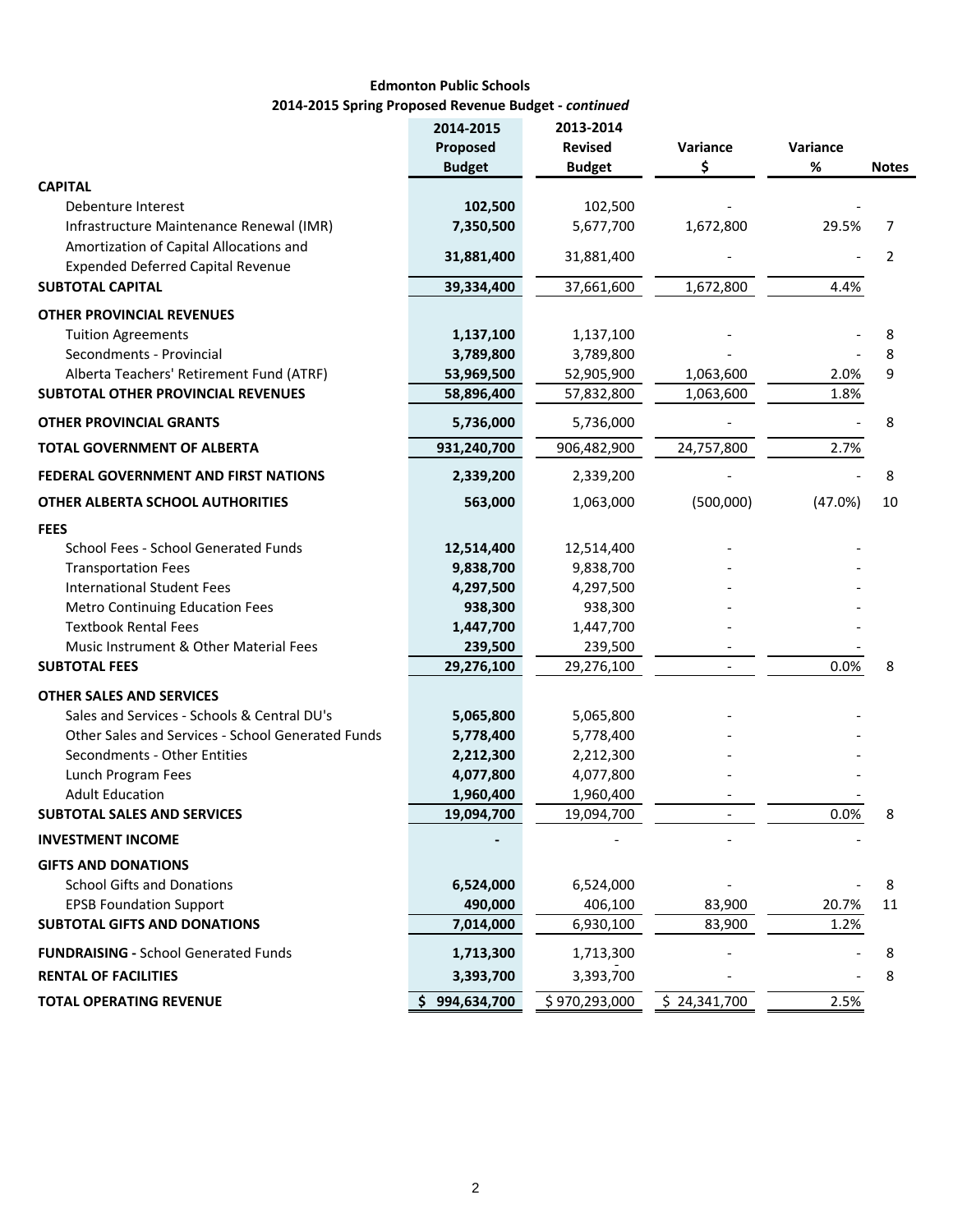#### **Notes to the 2014‐2015 Spring Proposed Revenue Budget**

Consistent with the Provincial requirements, unless otherwise noted, variance explanations have been provided for amounts *where the Spring Proposed Budget differs from the Fall Revised Budget by more than 5%.*

### 1 **Base Instruction Funding**

The overall increase in base instruction funding is due to a projected enrolment growth of 2.5% (see Attachment II for additional details). Although there were no increases in the per student funding rates, there was an increase of 2% in the funding received for class size.

### 2 **ECS Program Unit Funding (PUF), ECS Special Transportation, Institutional Support & Expended Deferred Capital Revenue** The budget amount has been carried forward from 2013‐2014 and will be updated when the budgets are completed in the spring. These budgets are a flow through where any change from the amount currently shown will be offset by an equivalent amount being allocated.

#### 3 **Inclusive Education**

The Inclusive Education grant is comprised of three components, out of which two are enrolment driven. The increase in funding reflects the projected enrolment growth as well as a funding increase of 2% which only impact the enrolment driven components of the calculation.

### 4 **English as a Second Language (ESL)**

Out of the total increase over 2013‐2014, approximately 50% relates to current year projected enrolment growth for this population of students. The remaining 50% or approximately \$2.3 Million relates to an understatement of the 2013‐2014 Revised Budget figure.

### 5 **Metro Urban Transportation**

The funding calculation for this grant has been changed by the Province resulting in an estimated reduction of \$1 Million prior to factoring in enrolment growth.

### 6 **Regional Education Consulting Services (RECS) / Regional Collaborative Service Delivery (RCSD)**

A new funding model has been rolled out for the current year. Funding for RCSD comes from allocations previously provided for student health services, children and youth with complex needs and RECS. The net decrease in funding relates to services the District was providing to other jurisdictions and is offset by a reduction of these related expenses, therefore, there will be no net impact on services provided within EPSB.

### 7 **Infrastructure Maintenance Renewal (IMR)**

The IMR calculation has been changed to replace FTE weighted enrolment with FTE funded enrolment. The total amount of IMR funding for the entire province has increased from \$77 Million to \$100 Million (basically returning to prior levels of provincial support). As a result, EPSB's share of the IMR funding has increased by \$3.34 Million. Under the new Public Sector Accounting Standards (PSAS) IMR capital revenue has been reclassified to expended deferred capital reserve (EDCR) and is matched to the supported amortization expense. Therefore, approximately 50% of the IMR funding (\$1.67 Million) is recorded under operating revenue.

### 8 **Other Provincial Revenues/Grants, Fees, Sales and Services, Gifts and Donations, Fundraising & Rental of Facilities**

The budget amount has been carried forward from 2013‐2014 and will be updated when the budgets are completed in the spring as the budget is entered directly by the individual school/central decision unit.

### 9 **Alberta Teachers' Retirement Fund (ATRF)**

This amount represents a flow through of teacher retirement benefits paid by the Province on behalf of our teachers and matches the revenue from the Province.

#### 10 **Other Alberta School Authorities**

As a result of the changes under the new RCSD funding model, \$0.5 Million of external revenue related to RECS will no longer be received by the District.

#### 11 **EPSB Foundation Support**

In January of 2014, Beacon Heights became the sixth school to receive support from the Foundation for full day kindergarten. The increase in 2014‐2015 reflects all six sites being operational for the entire year.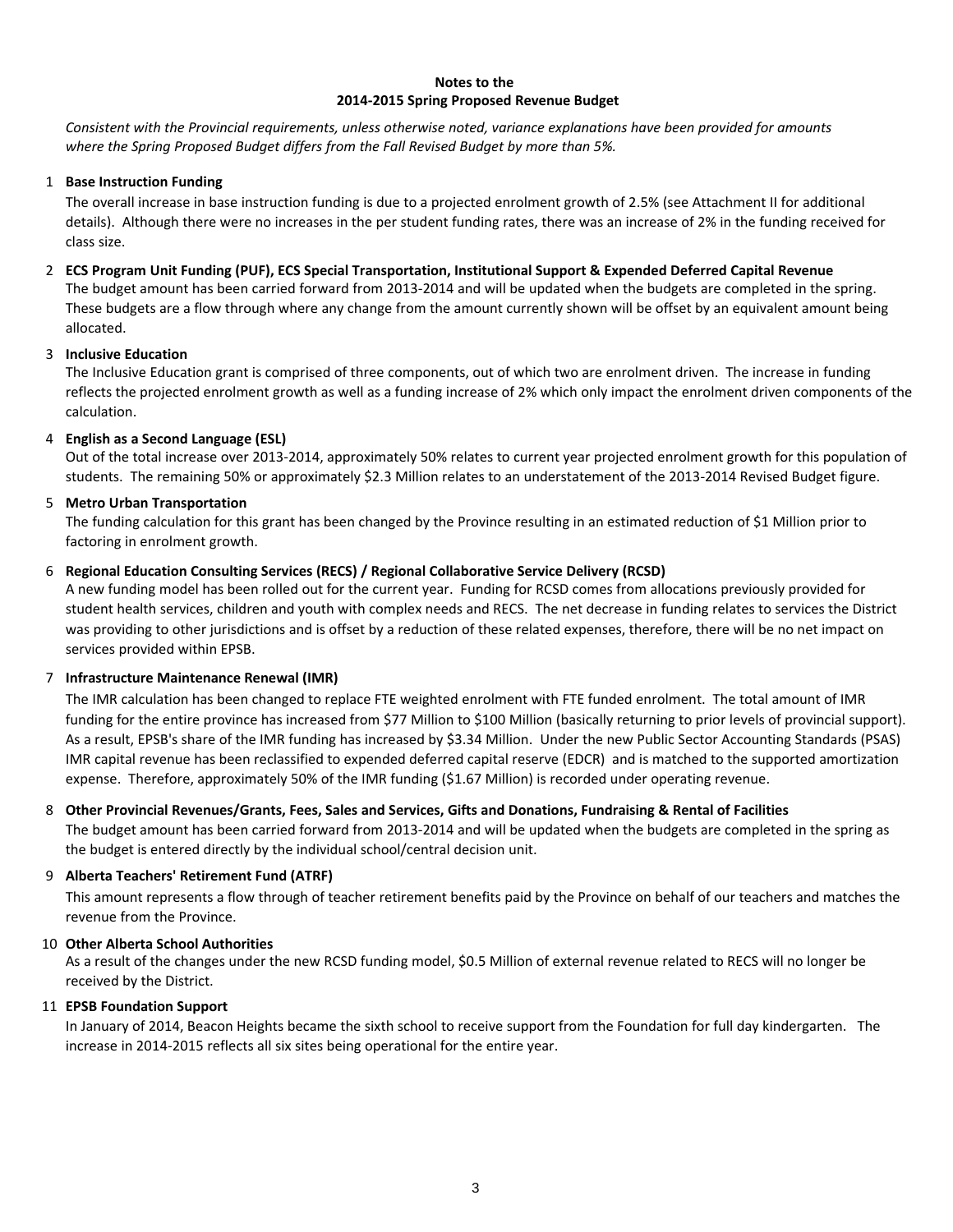## **Edmonton Pubic Schools 2014‐2015 Projected Enrolment vs September 30, 2013 Actual Enrolment Funded vs Other**

|                                          | 2014-2015  | 2013-2014        | Increase/        |          |
|------------------------------------------|------------|------------------|------------------|----------|
| <b>Student Enrolment</b>                 | Projected  | Sept. 30th       | (Decrease)       | Variance |
| <b>Enrolment by Division</b>             | Enrolment* | <b>Enrolment</b> | <b>Enrolment</b> | %        |
|                                          |            |                  |                  |          |
| <b>Funded Students:</b>                  |            |                  |                  |          |
| <b>ECS</b>                               | 7,807      | 7,807            |                  | $0.0\%$  |
| Grade 1 to 3                             | 20,869     | 19,640           | 1,229            | 6.3%     |
| Grade 4 to 6                             | 18,588     | 18,028           | 560              | 3.1%     |
| Junior High                              | 18,130     | 17,753           | 377              | 2.1%     |
| Senior High                              | 22,369     | 22,369           |                  | 0.0%     |
| <b>Subtotal Funded Students</b>          | 87,764     | 85,597           | 2,167            | 2.5%     |
| Other:                                   |            |                  |                  |          |
| <b>International Students</b>            | 382        | 382              |                  | $0.0\%$  |
| Early Ed. - Headstart/community children | 86         | 88               | (2)              | (2.3%)   |
| Other/Non Resident/ Blended/Sponsorships | 95         | 89               | 6                | 6.7%     |
| Home Education                           | 428        | 398              | 30               | 7.5%     |
| <b>Subtotal Other Students</b>           | 991        | 957              | 34               | 3.5%     |
|                                          |            |                  |                  |          |
| <b>Total Student Enrolment</b>           | 88,755     | 86,554           | 2,201            | 2.5%     |

\* Note, the projected enrolment figures have been prepared based on a high level district wide forecast. The *projected enrolment will be updated closer to the actual spring budget being released to the schools.*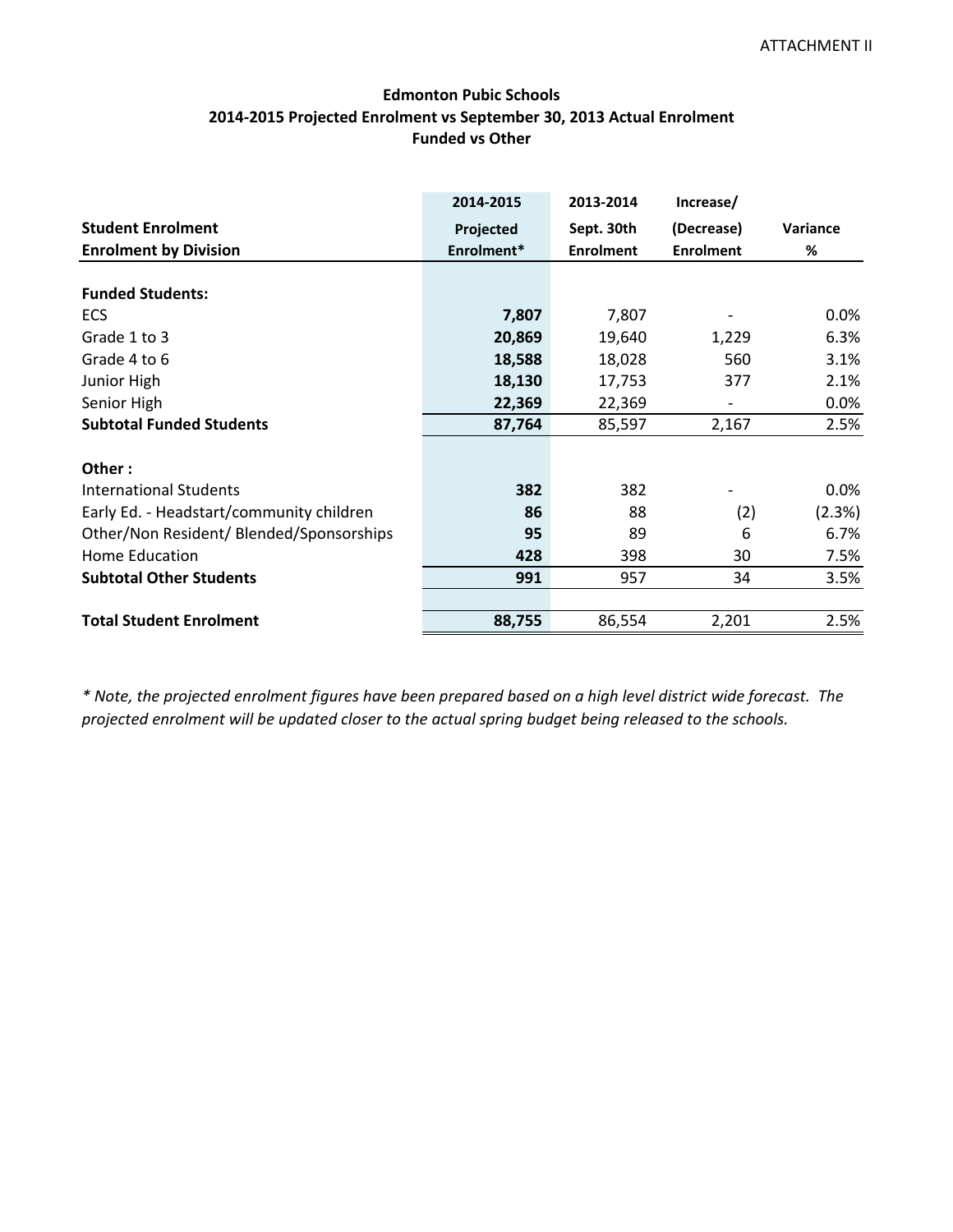# **Distribution of Funds Edmonton Public Schools 2014‐2015 Spring Proposed Budget**

|                                                 | Proposed          | <b>Revised</b>     | Variance         | Variance |              |
|-------------------------------------------------|-------------------|--------------------|------------------|----------|--------------|
| <b>Projected Revenue</b>                        | 2014-2015         | 2013-2014          | \$               | %        | <b>Notes</b> |
| <b>Operating Revenue</b>                        | 994,634,700       | 970,293,000<br>\$. | 24,341,700       | 2.5%     |              |
| <b>School Allocations (Attachment V)</b>        |                   |                    |                  |          |              |
| School Allocations Levels 1 to 8                | Ŝ.<br>540,056,290 | 525,067,318<br>S.  | \$<br>14,988,972 | 2.9%     | 1            |
| <b>Other Supplemental School Allocations</b>    | 151,231,729       | 145,497,069        | 5,734,660        | 3.9%     | 2            |
|                                                 | 691,288,019       | 670,564,387        | 20,723,632       | 3.1%     |              |
| <b>School Generated Funds/External Revenues</b> | 37,862,434        | 37,862,434         |                  |          | 3            |
| <b>Subtotal School Allocations</b>              | 729,150,453       | 708,426,821        | 20,723,632       | 2.9%     |              |
| <b>Other Allocations (Attachment VI)</b>        |                   |                    |                  |          |              |
| <b>Metro Continuing Education</b>               | 11,416,725        | 11,416,725         |                  |          | 4            |
| <b>External Revenue Allocations - Central</b>   | 14,566,394        | 15,066,394         | (500,000)        | (3.3%)   |              |
| District Level Fixed Costs                      | 68,784,860        | 67,424,760         | 1,360,100        | 2.0%     | 5            |
| <b>District Level Committed Costs</b>           | 68,625,388        | 67,173,292         | 1,452,096        | 2.2%     | 5            |
|                                                 | 163,393,367       | 161,081,171        | 2,312,196        | 1.4%     |              |
| <b>Central Decision Units</b>                   | 48,121,380        | 47,879,157         | 242,223          | 0.5%     |              |
| <b>Subtotal Other Allocations</b>               | 211,514,747       | 208,960,328        | 2,554,419        | 1.2%     |              |
| <b>Alberta Teachers' Retirement Fund (ATRF)</b> | 53,969,500        | 52,905,851         | 1,063,649        | 2.0%     | 6            |
| <b>Total Budget</b>                             | 994,634,700       | 970,293,000<br>Ś.  | 24,341,700       | 2.5%     |              |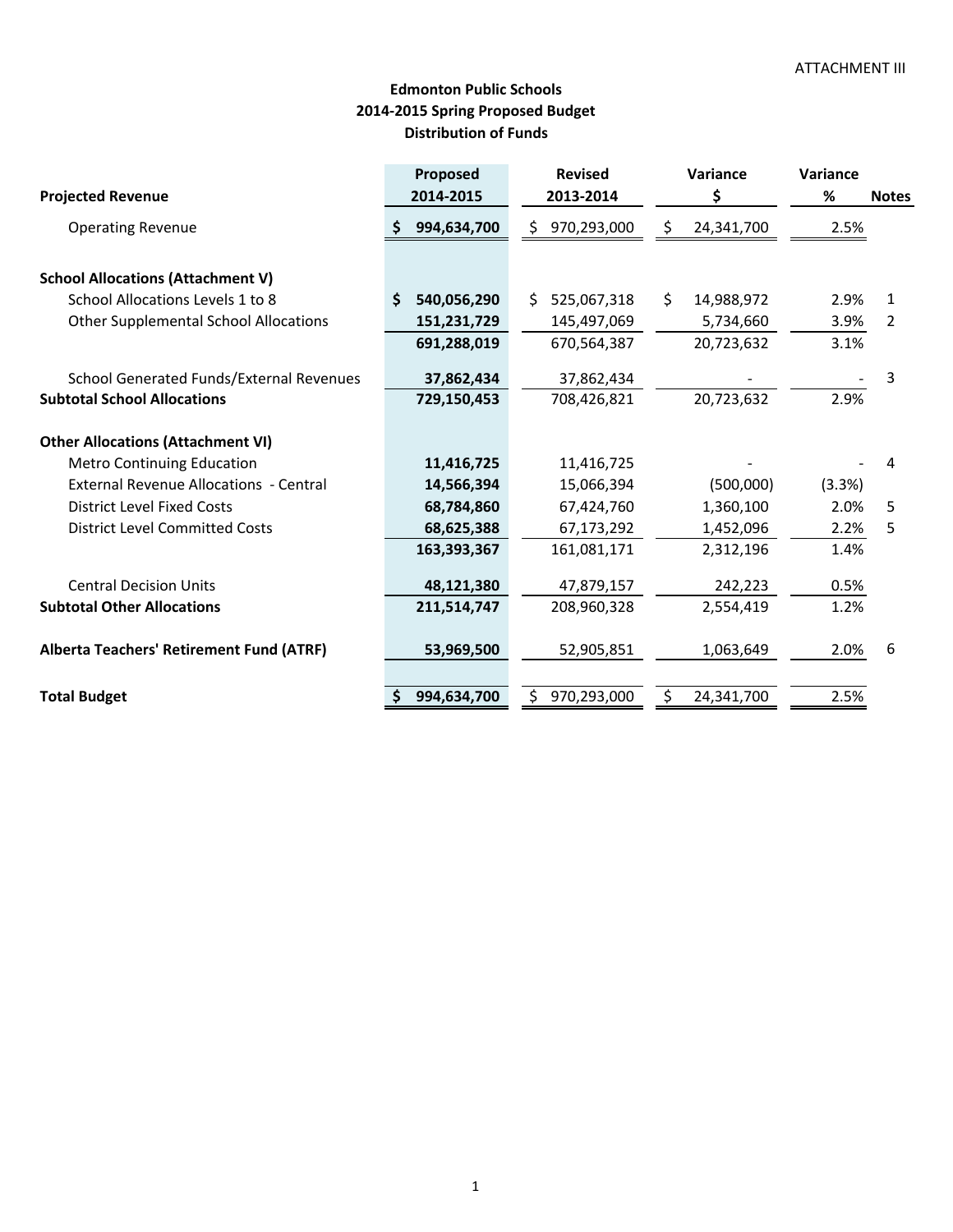## **Notes to the 2014‐2015 Spring Proposed Budget Distribution of Funds**

*Consistent with the Provincial requirements, unless otherwise noted, variance explanations have been provided for amounts where the Fall Revised Budget differs from the Spring Proposed Budget by more than 5%.*

## 1 **School Allocations Levels 1 to 8**

School Allocations for the Spring Proposed Budget are based on enrolment projections which attempt to predict the number of students at each grade level and the number of students with special needs. For 2014‐2015, there have been no changes to the per student allocation amounts.

## 2 **Other Supplemental School Allocations**

Included in this category of school allocations are new allocations for 2014‐2015 which include:

- a) Enhanced Support for Schools \$2 Million. These funds will be distributed between the four school leadership groups to enhance programming for student differences and will include shared consulting services, student engagement metrics, and alternate student assessment/achievement metrics.
- b) Equity Fund \$4.8 Million. Out of these funds, \$4 Million will be directed towards enhancing equity for all students and \$0.8 Million has been targed towards increasing the number of student assessments currently available for schools.
- c) Security Upgrades for Elementary Schools \$0.8 Million. This will require a review of the current security in place at elementary schools and will be used to upgrade or install security cameras and/or additional security measures.
- d) amiskwaciy Academy base rent \$1.13 Million. Covering this cost as a district allocation, results in an increase in the amount of FNMI funds available to be directly allocated out to schools.

## 3 **School Generated Funds/External Revenues**

School generated funds are funds raised in the community for expenditures at the school level. School external revenues include board approved textbook rental fees, lunch program fees, grants, as well as school lease rentals. These figures will not be updated until the schools complete their spring budgets.

## 4 **Metro Continuing Education**

This figure will be updated once Metro has completed their spring budget.

## 5 **District Level Fixed / District Level Committed Costs**

These allocations have been updated to reflect the anticipated fixed and committed costs for 2014‐2015. Additional details on these costs have been included in Attachment IV.

## 6 **Alberta Teachers' Retirement Fund (ATRF)**

This amount represents a flow through of teacher retirement benefits paid by the Province on behalf of our teachers and matches the revenue from the Province.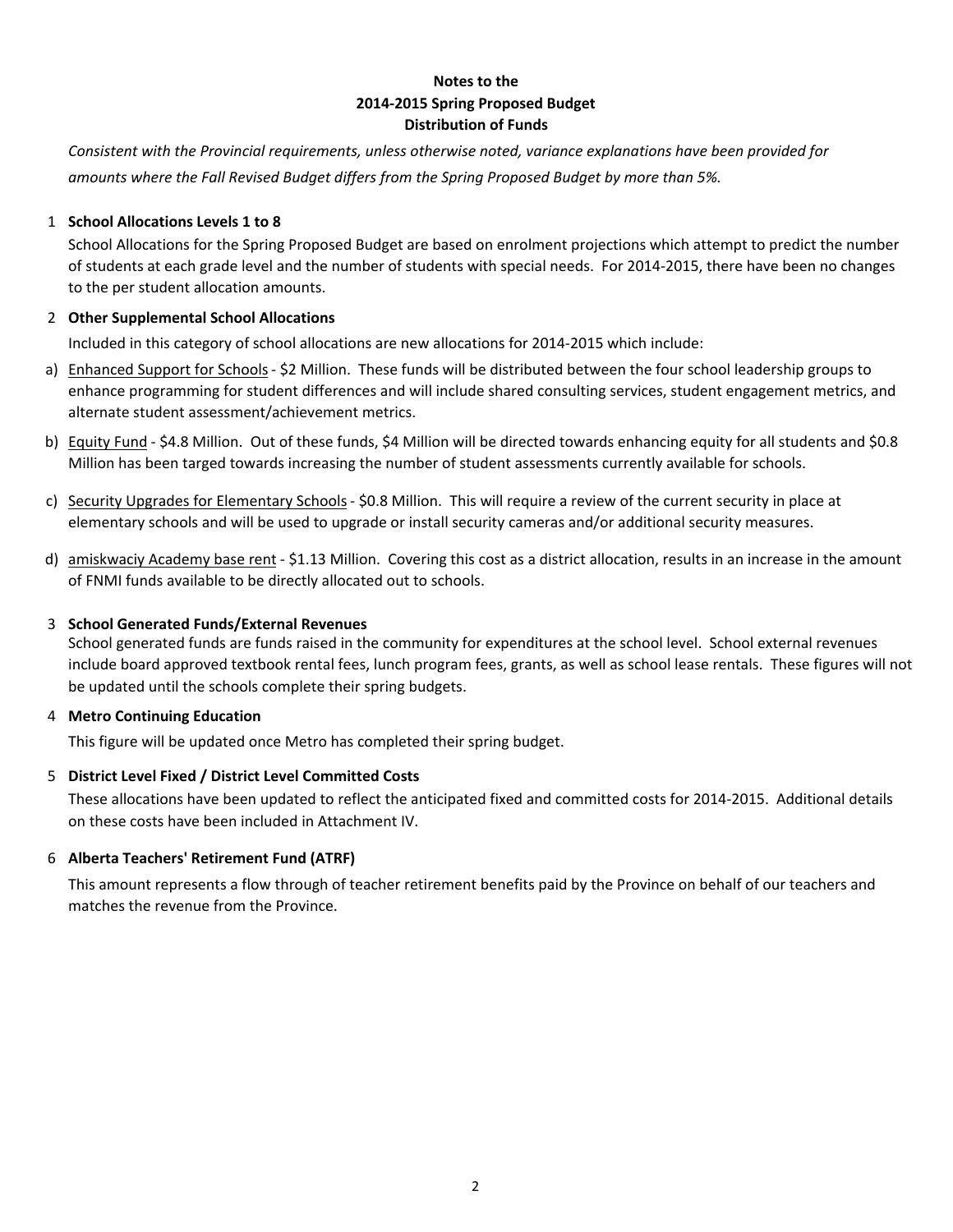### **Edmonton Public Schools 2014‐2015 Spring Proposed Budget Other Allocations**

|                                                 | Proposed<br><b>Revised</b> |                   | Variance        | Variance |              |
|-------------------------------------------------|----------------------------|-------------------|-----------------|----------|--------------|
|                                                 | 2014-2015                  | 2013-2014         | \$              | %        | <b>Notes</b> |
| <b>District Level Fixed Costs</b>               |                            |                   |                 |          |              |
| Debt and Fiscal Services                        | \$<br>44,493,360           | \$<br>42,820,560  | \$<br>1,672,800 | 3.9%     |              |
| Utilities                                       | 18,200,000                 | 18,900,000        | (700,000)       | (3.7%)   |              |
| Insurance                                       | 3,595,000                  | 3,525,000         | 70,000          | 2.0%     |              |
| <b>High Speed Networking</b>                    | 2,496,500                  | 2,179,200         | 317,300         | 14.6%    | $\mathbf{1}$ |
|                                                 | 68,784,860                 | 67,424,760        | 1,360,100       | 2.0%     |              |
| <b>District Level Committed Costs</b>           |                            |                   |                 |          |              |
| <b>Student Transportation</b>                   | 33,685,721                 | 34,512,766        | (827, 045)      | (2.4%)   |              |
| PO&M (core facility maintenance)                | 13,332,520                 | 12,708,379        | 624,141         | 4.9%     | 2            |
| Human Resources Supply Services                 | 10,714,770                 | 10,714,770        |                 |          | 3            |
| Language and Cultural Support                   | 3,953,008                  | 3,953,008         |                 |          | 4            |
| Enhanced Support for District Plan/Project Fund | 2,575,000                  |                   | 2,575,000       | 100.0%   | 5            |
| <b>Enterprise Systems</b>                       | 1,585,752                  | 1,585,752         |                 |          | 6            |
| Professional Improvement Leaves                 | 1,000,000                  | 1,540,000         | (540,000)       | (35.1%)  | 7            |
| <b>Staff Development</b>                        | 500,000                    |                   | 500,000         | 100.0%   | 8            |
| <b>Partnership Commitments</b>                  | 369,000                    | 364,000           | 5,000           | 1.4%     | 9            |
| <b>Human Resources Secondments</b>              | 232,917                    | 232,917           |                 |          |              |
| Pinpoint                                        | 150,000                    | 150,000           |                 |          |              |
| <b>Audit Fees</b>                               | 111,200                    | 111,200           |                 |          |              |
| Edulink                                         | 43,000                     | 43,000            |                 |          |              |
| Election                                        | 315,000                    | 1,200,000         | (885,000)       | (73.8%)  | 10           |
| <b>Board Initiative Fund</b>                    | 45,000                     | 45,000            |                 |          |              |
| <b>Trustee Transition Allowance</b>             | 12,500                     | 12,500            |                 |          |              |
|                                                 | 68,625,388                 | 67,173,292        | 1,452,096       | 2.2%     |              |
| <b>External Revenue Allocation</b>              | 14,566,394                 | 15,066,394        | (500,000)       | (3.3%)   |              |
| <b>Metro Continuing Education</b>               | 11,416,725                 | 11,416,725        |                 |          |              |
|                                                 | 25,983,119                 | 26,483,119        | 500,000         | (1.9%)   |              |
| <b>Central Decision Units</b>                   | 48,121,380                 | 47,879,157        | 242,223         | 0.5%     |              |
| <b>Total</b>                                    | 211,514,747<br>\$          | \$<br>208,960,328 | \$<br>2,554,419 | 1.2%     |              |